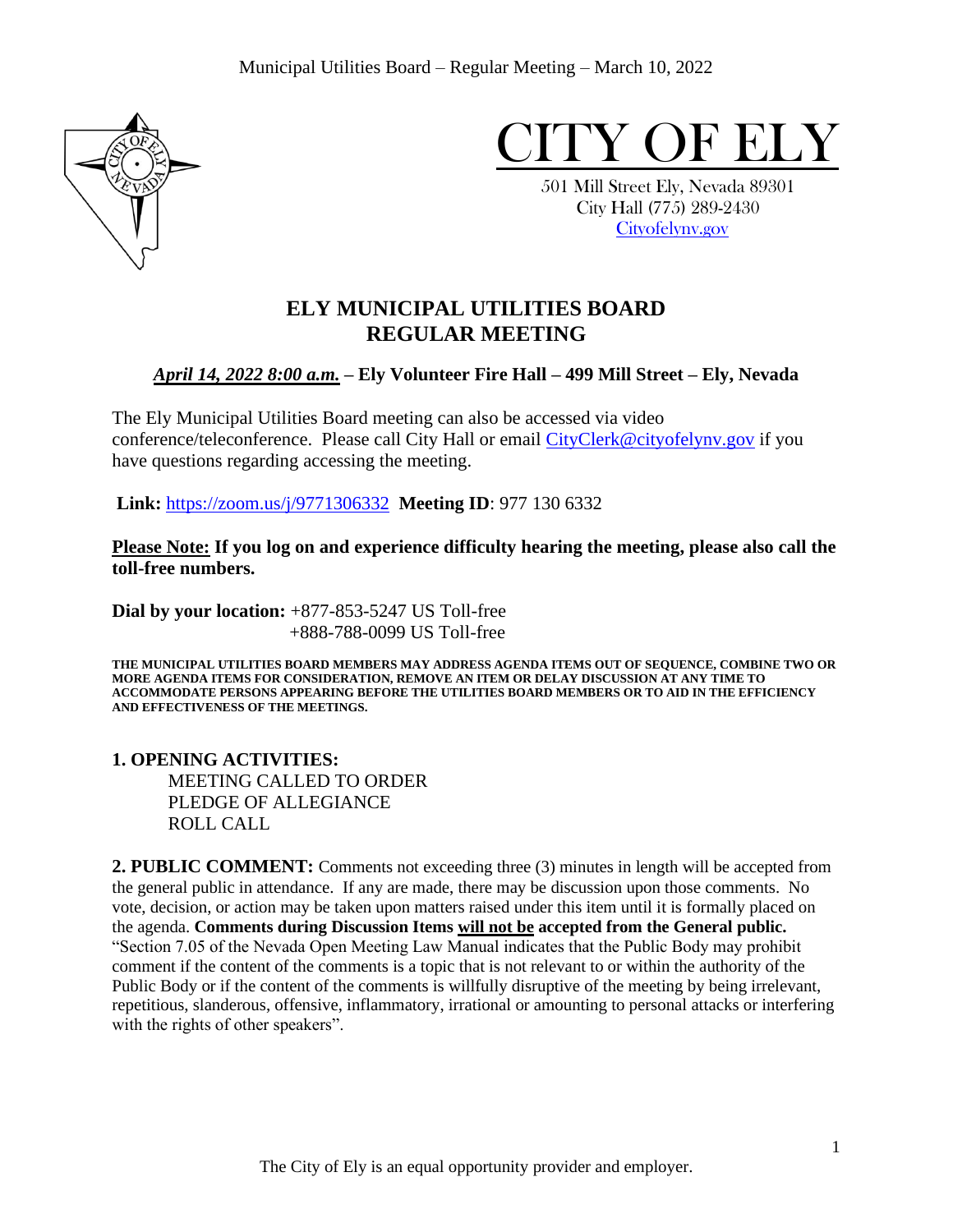## **3. ITEMS FOR DISCUSSION/POSSIBLE ACTION OF THE UTILITY BOARD.**

**A. CONSENT AGENDA** (These items may be approved in one motion by the Board as its first action of business under For Discussion/Possible Action items.) Approval of the Consent Agenda approves each of these items. Board Members may remove any item from the Consent Agenda by notifying the Board Chair.

**MOTION:** Move to approve the Consent Agenda item 3A-1 Minutes.

Moved by: \_\_\_\_\_\_\_\_\_\_\_ Second by: \_\_\_\_\_\_\_\_\_\_\_\_\_\_\_ Vote: \_\_\_\_\_\_\_\_\_\_\_\_\_\_\_\_\_ 1. Discussion/For Possible Action –Minutes.

• March [10, 2022](https://www.cityofelynv.gov/pdf/UtilityBoard2022/4-14-22/ub3-10-22meeting.pdf)

**PUBLIC COMMENT**

#### **B. OLD BUSINESS**

1. Board Members – *Robinson Nevada Mining Company* (RNMC) representative – Discussion only – Update to the Utility Board on the *Robinson Nevada* Development, Ruth Pit Development and water mitigation efforts within the City of Ely. **PUBLIC COMMENT**

## **C. NEW BUSINESS**

- 1. Board Members City Engineer Almberg Discussion/For Possible Action Recommendation on Bid Award for Murry Street Sewer Main Upgrade Project Phase III, CDBG funded project 21/PF/02 (PWP# WP-2022-162). **PUBLIC COMMENT**
- 2. City Attorney Cahoon Discussion/For Possible Action Recommendation to temporarily hold in abeyance pending resolution of litigation the assessment of gate fees for residential and commercial waste (not to include Class III waste, which includes but is not limited to construction, concrete, and/or asphalt waste) collected and delivered by Ely Disposal Service, Inc., a Nevada Corporation, with continued waste measurement and recording of fees. **PUBLIC COMMENT**

# **4. CITY DEPARTMENT REPORTS**

- **BOARD MEMBERS**
- **COUNCILMAN CARSON**
- **[CITY PUBLIC WORKS SUPERVISOR](https://www.cityofelynv.gov/pdf/UtilityBoard2022/4-14-22/Publicworkssupervisormarch22report.pdf)**
- **[CITY WATER OPERATOR](https://www.cityofelynv.gov/pdf/UtilityBoard2022/4-14-22/wateroperatorreportMarch22.pdf)**
- **[CITY WATER/SEWER](https://www.cityofelynv.gov/pdf/UtilityBoard2022/4-14-22/Water-SewerMarch22report.pdf) LEADMAN**
- **[CITY LANDFILL LEADMAN](https://www.cityofelynv.gov/pdf/UtilityBoard2022/4-14-22/Landfillmarch22report.pdf)**
- **CITY CLERK**